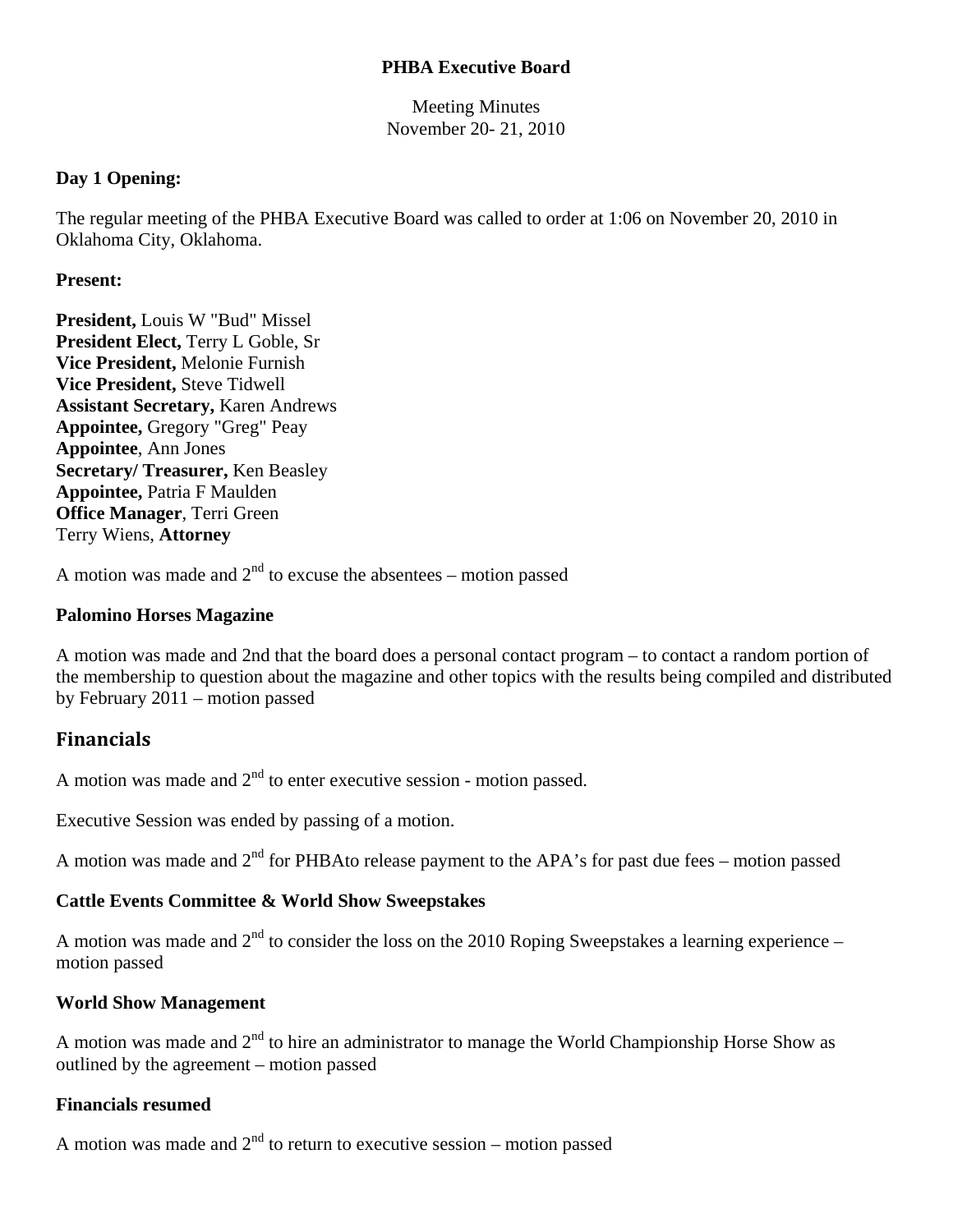Executive Session was ended by passing of a motion.

A motion was made and 2nd to recess until morning – motion passed